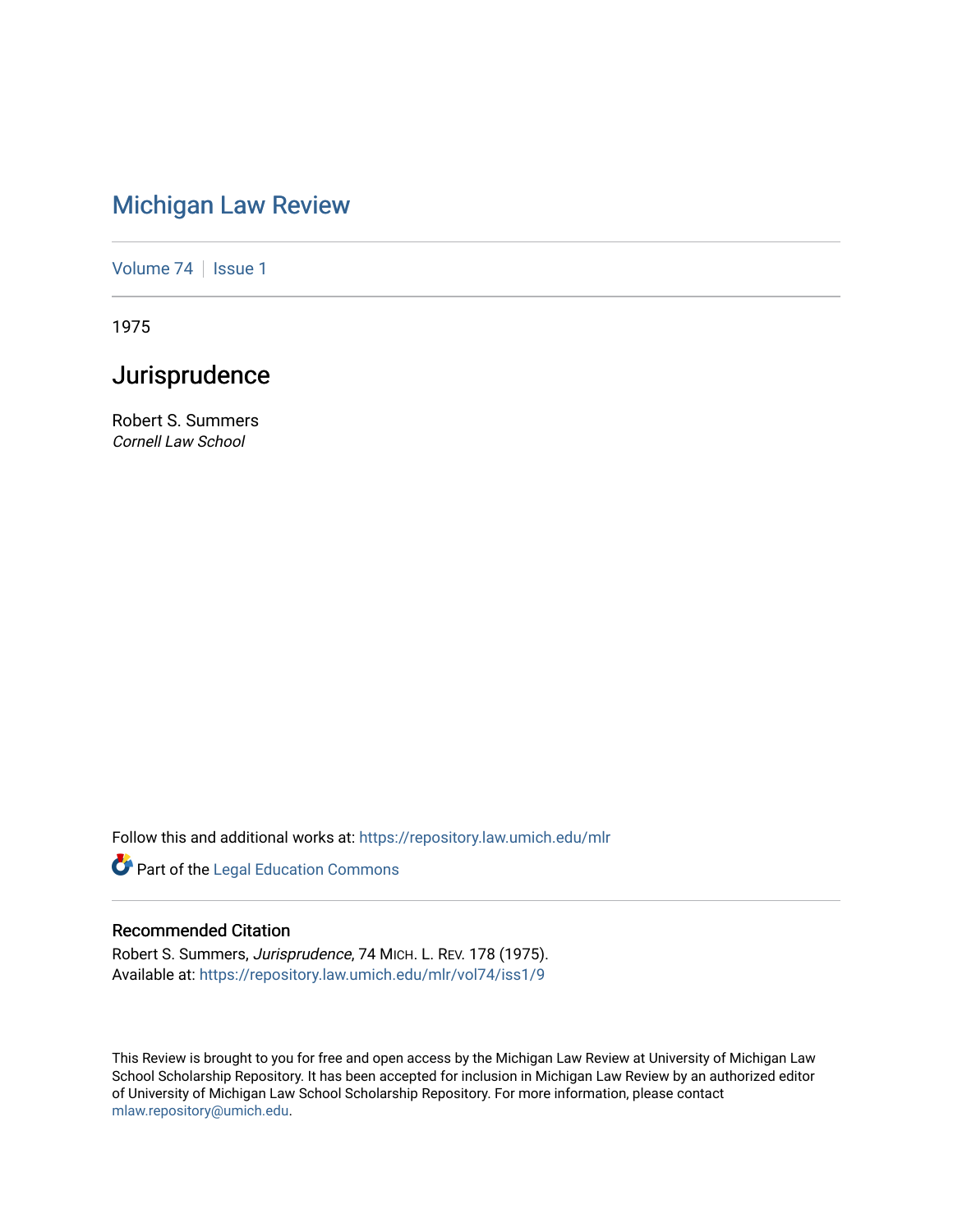JURISPRUDENCE. By *George* C. *Christie.* St. Paul: West. 1973. Pp. xxxix, 1056. \$18.50.

Professor George C. Christie's compilation of jurisprudence readings and text is the first such book to be published by one of the major publishers of law-teaching materials in over a decade.<sup>1</sup> It may be viewed as a "program" for one familiar type of basic course in jurisprudence-a course Christie himself offers and which he describes as "A historical examination of the development of legal philosophy from ancient times to the contemporary period."<sup>2</sup>

Christie's materials consist mainly of extracts from writings of legal thinkers ranging from Aristotle (384 B.C.-322 B.C.) (pp. 4-77) to Roy L. Stone (1923-1970) (pp. 1024-50). Most of the authors are Anglo-American and their work is arranged in historical sequence around what Christie calls basic themes: the beginnings of legal philosophy (ch. one), the evolution of natural law thought (ch. two), the rise and development of positivism (ch. three), twentiethcentury legal realism (ch. four), modem analytical jurisprudence (focusing on Hohfeld) (ch. five), and the logic of legal reasoning from earliest times to the present (ch. six). Christie introduces each thinker with textual background material and provides lengthy introductions for major subdivisions. From time to time he appends questions after an extract and occasionally adds a note consisting mainly of critical comment. In addition to this material, a few court cases are provided. The compilation reflects vast labor and remarkable conversancy with jurisprudential literature. Many instructors will find what they want inside these covers, at least for a basic survey course.<sup>3</sup>

I do, however, have misgivings about both the compilation and the nature of the course for which it is designed. I will state these

2. DUKE UNIV. SCHOOL OF LAW, BULLETIN 43 (1973).

3. Chapter one includes parts of Aristotle's *The Politics* and parts of his *Nichomachean Ethics.* Chapter two includes extracts from Aquinas, Hooker, Grotius, Pufendorf, Locke, Dabin, and d'Entreves. In chapter three, Hobbes, Locke, Hume, Austin, Grey, and Kelsen are represented, with Christie supplying a note on H.L.A. Hart. The fourth chapter has extracts from Holmes, Oliphant, Hutcheson, Frank, Llewellyn, and the Dane, Alf Ross. In chapter five, Christie takes up "Legal Analy• sis" and includes some of his own work along with that of Hohfeld. Chapter six, on legal reasoning from earliest times to the present, incorporates writings of Aris• totle, Bacon, Goodhart, Stone (Julius), Levi, Llewellyn, Stone (Roy L.), and Christie.

178

<sup>1.</sup> It is noteworthy, too, that there is not a single article over the past decade addressed specifically to problems of teaching jurisprudence. Published discussion of those problems simply seems to have dried up. On the general state of research in the subject, see Summers, *The Present State of Legal Theory in the United States,*  **6 RECHTSTHEORIE - (1975) (forthcoming).**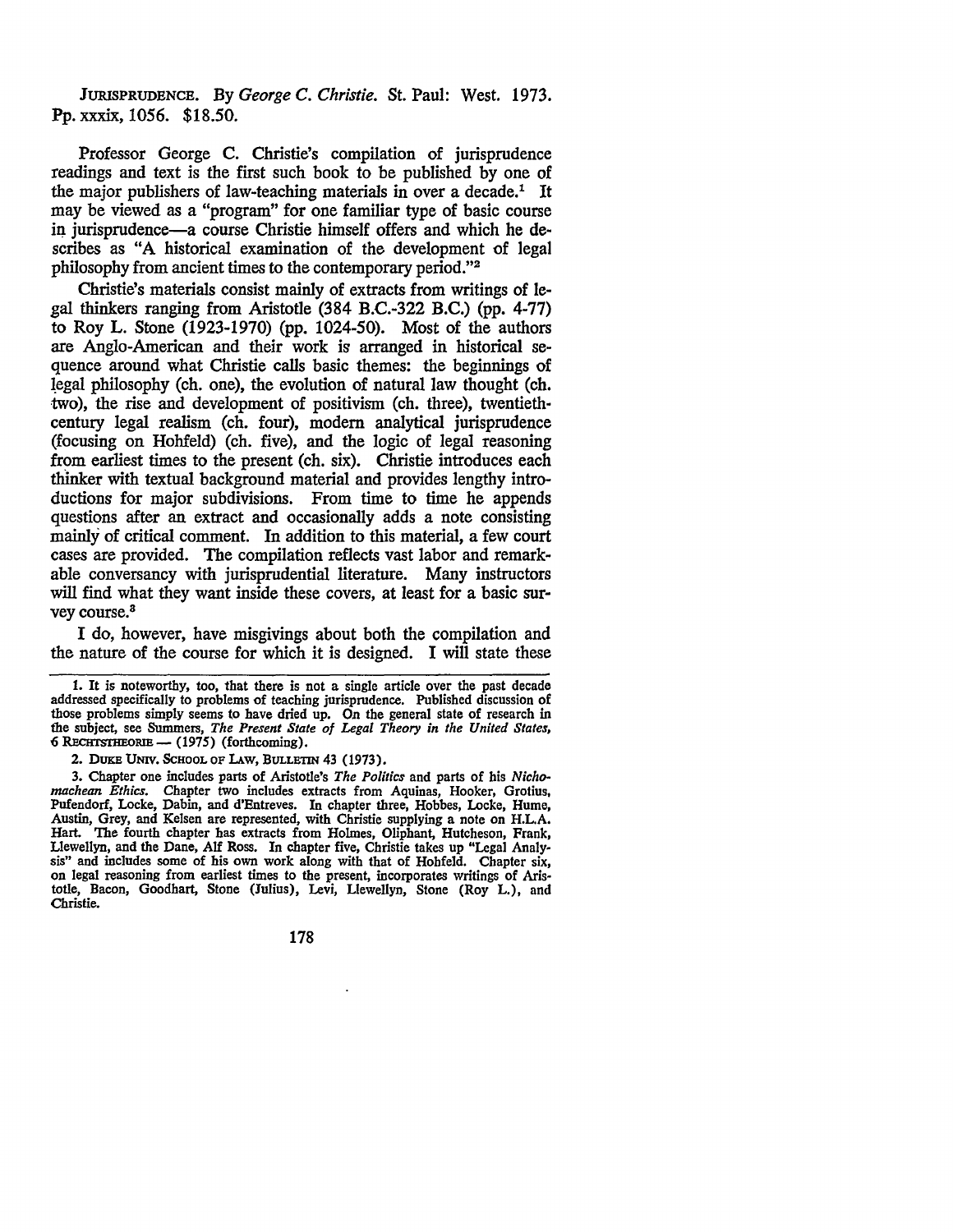misgivings in a spirit of unfeigned humility, for I have no generalizable answers, and I am not sure there are any. It is never easy to design course materials that will serve well in the hands of others and there are special difficulties when the subject matter is jurisprudence. I will identify enough of them to indicate what Professor Christie was up against and to suggest why courses in jurisprudence are not widely elected in American law schools-why, indeed, the "Doctor of Jurisprudence" degree is, for many graduates, a misnomer. (This is not to say that jurisprudence can be taught only in jurisprudence courses.)

There are at least eight problems that the designer of a basic course in jurisprudence must face. First, law students vary greatly in their theoretical sophistication and in their taste for theory as such. Yet the very idea of a basic course in the subject entails some standardization of offering. For student and teacher alike, this source of frustration can run deep. Second, students often acquire basic attitudes and intellectual styles in their other law school courses that diminish their capacity to profit from even a good jurisprudence offering.<sup>4</sup> Third, jurisprudential needs vary among law schools and even at the same law school from year to year. Of course, some faculties are better endowed intellectually than others. And some schools also have courses in "legal process," or in "law and society'' or the like. A "set" course, the general content and aims of which are more or less continuous from year to year (as in other subjects), may therefore be the wrong approach. Fourth, the intellectual atmosphere at some law schools is simply not a congenial one for a jurisprudence offering.<sup>5</sup>

Fifth, there is the problem of time. Course goals may justifiably vary with events of the day or era, but even with modem technology we cannot have a book a year. Consider these examples. If an epoch is marked by change and upheaval, the instructor may want to focus on the various mechanisms of change within a legal orderon their distinctive utilities and limitations. Or, if the age uncritically accepts some general theory of value (utilitarianism, for example), the instructor may want to stress the weaknesses of such a theory. If dogmatically held views be rampant (for example, "law always oppresses the masses"), he may wish to explore those views. Or, if recent political experience (such as "Watergate") suggests that the basic requirements of the rule of law are only dimly understood, he may choose to dwell on some of those. The instructor thus responsive to time assumes a large responsibility.

<sup>4.</sup> An oft-noted fact. *See, e.g.,* Fuller, *The Place and Uses of Jurisprudence in the Law School Curriculum,* 1 J. LEGAL Eo. 495, 503 (1949).

*<sup>5.</sup>* The phenomenon is not new: "Jurisprudence stinks in the nostrils not so much of the practicing lawyer as of the professional law teacher." Kocourek, *Jurispru*dence as an Undergraduate Study, 8 CALIF. L. REV. 232, at 232 (1920).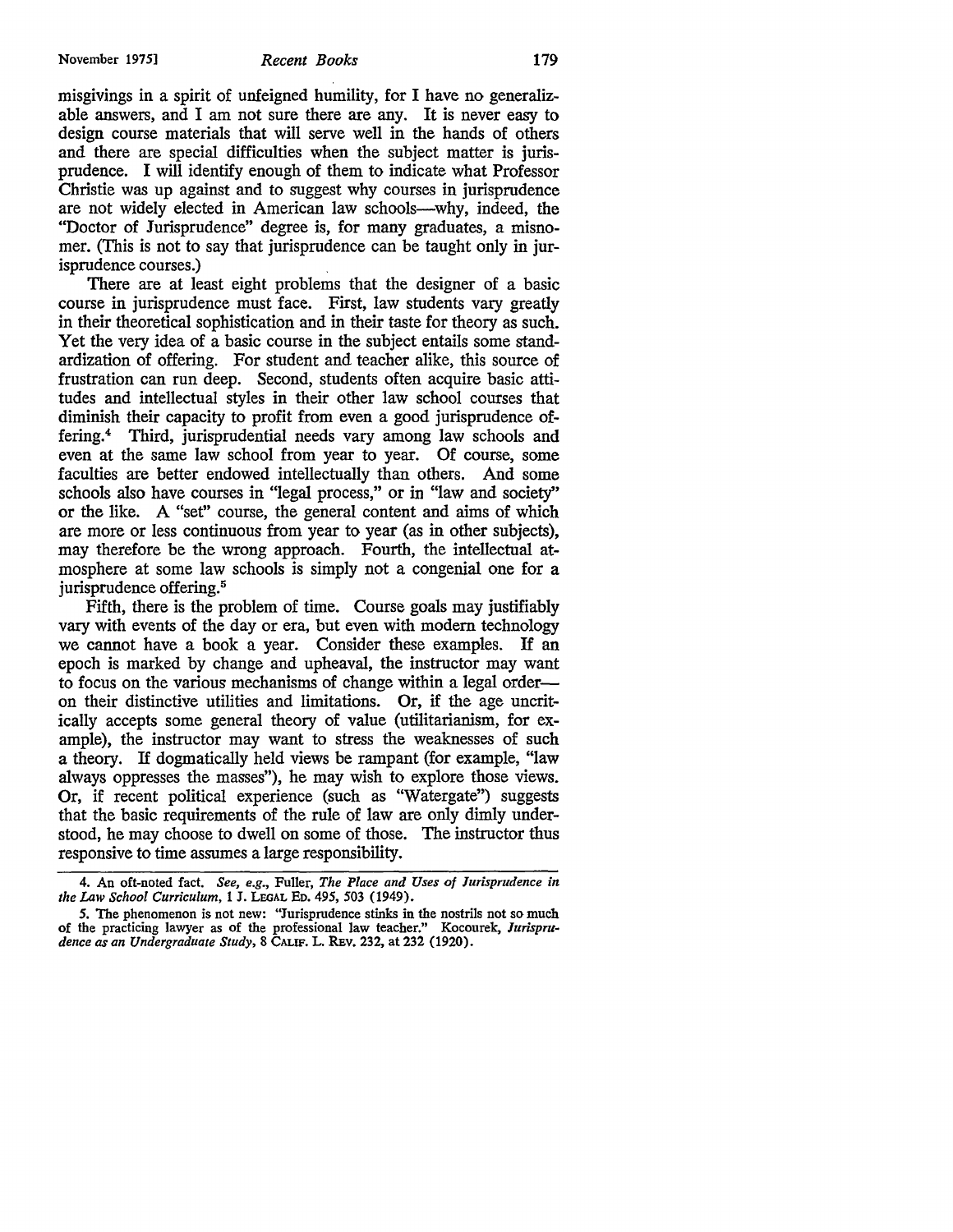Sixth, jurisprudence is rife with temptation, even for the relatively self-disciplined. It is all too easy for instructors to convert the basic course into a research seminar in which they indulge their special interests of the moment. Here there can be no standardization. Even a little thinking out loud from scratch will sometimes tum away law students, who are not notably tolerant of what may appear to be false starts. Seventh, jurisprudence, unlike contracts, administrative law, admiralty, and virtually every other "basic course" in the law school curriculum, is not well supplied with published teaching materials compiled by leading lights, which can "save" the beginner or the middling teacher. This means, too, that there are few "models" for the compiler of new course materials. In jurisprudence, this is special cause for concern: the raw materials and the literature of the subject comprise an embarrassment of riches. In a sense, there are too many choices, too many considerations, too many ways to go awry. Finally (and this should hardly be surprising), jurisprudence is plagued more by pedagogical subjectivism than other subjects. <sup>6</sup>

Thus, Professor Christie had to labor against the odds. Even so, in some respects his effort may fall short of the attainable. Some of his goal statements are disappointingly vague. For example, he wants students to read "great legal philosophers" in order to "get a feel for the nature of their thought and the manner in which they develop their ideas" (p. xiii). Goals of this generality cannot orient students, let alone inspire or motivate them. Nor can they force the compiler of materials to focus on what ought to be taught and why.

Other of Christie's goals are not only vague but, in my opinion, misconceived. He wants students to tackle the "core of thought in legal philosophy" because, he says, it "is presupposed by most serious contemporary jurisprudential writing<sup>"</sup> (p. xiii). Christie may mean that present writing "takes its problems" from what earlier thinkers have said. One is reminded of G. E. Moore's famous remark: "I do not think the world or the sciences would ever have suggested to me any philosophical problems. What has suggested philosophical problems to me is things which other philosophers have said about the world or the sciences."<sup>7</sup> But if this is what Christie means, I doubt its truth. Contemporary writers in jurisprudence (at least in the United States) tend to take their problems not from what past thinkers have said, but directly from "raw materials" of the law, including current happenings in the legal world. <sup>8</sup>

<sup>6.</sup> Others have noted the subjectivism problem as well. *See* Konvitz, Book Review, 17 YALE LJ. 160 (1939); Patterson, Book Review, *5* Mo. L. REv. 366 (1940); Rheinstein, Book Review, 17 U. CHI. L. REV. 422 (1949).

<sup>7.</sup> THE PHILOSOPHY OF G.E. MooRE 14 (P. Schilpp ed. 1942).

<sup>8.</sup> *See, e.g.,* Dworkin, *Taking Rights Seriously,* in OXFORD EssAYS IN JuRISPRU• DENCE 202 (A. Simpson ed. 1973) (prosecutorial and other policies of Nixon Admin-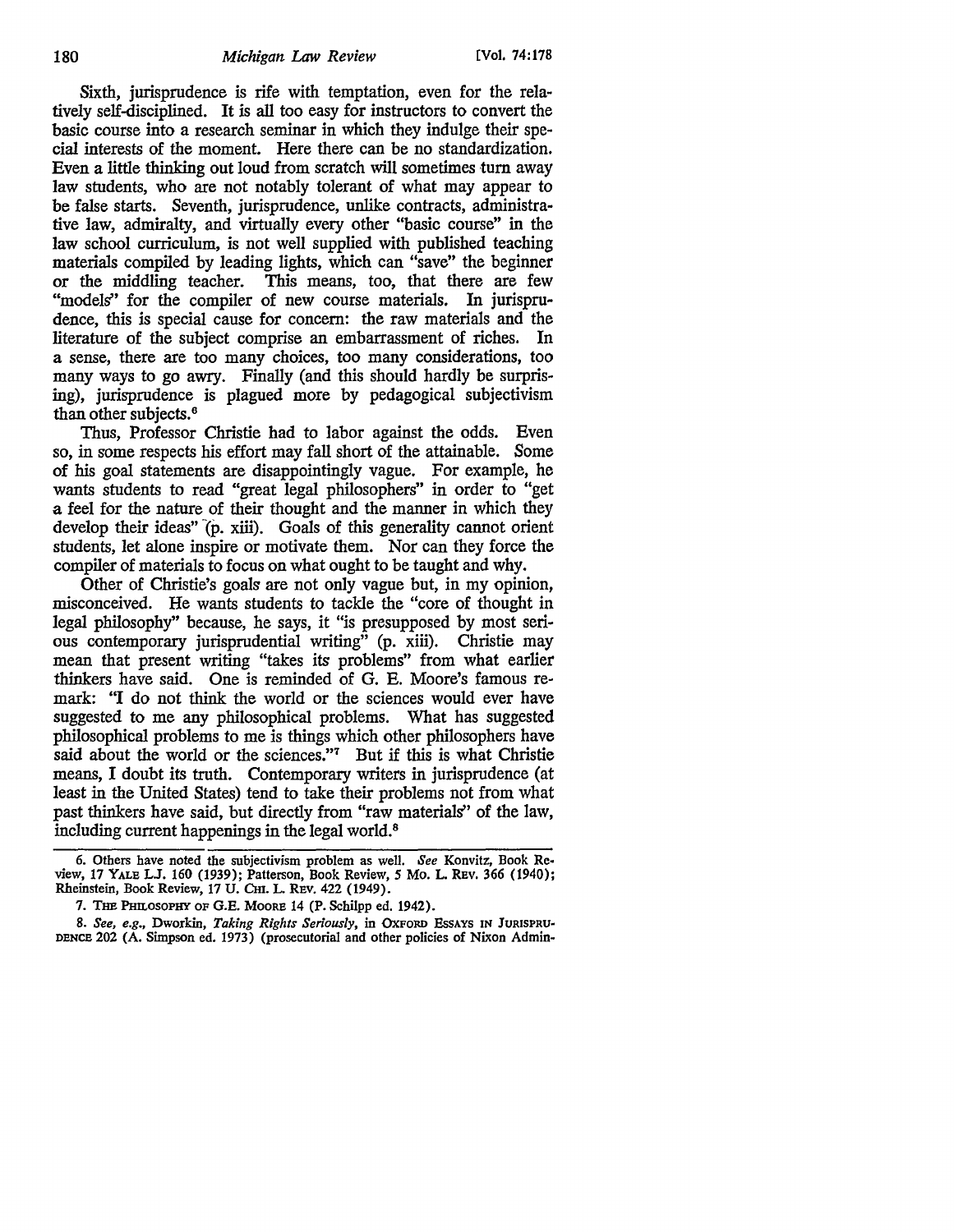November 1975] *Recent Books* **181** 

Contemporary jurisprudential writing might be said to "presuppose" past writing in quite another sense: past writing might serve as a foundation on which all present work *must* build, if it is to be of real value, just as scientific research must build on existing scientific knowledge. If this is what Christie means by "presuppose," the truth of his position is still not obvious. In contemporary writing on jurisprudence, building processes do sometimes occur, but just as often they do not. And they need not, for the work to be of significant value. Jurisprudential theorizing is not science. Good work can be done on problems of theory without immersion in *any* prior literature.

But my ultimate quarrel with Christie's stated goal of exposing students to past writing "presupposed" by present writing goes deeper. For I believe that implicit in this goal are the *research* orientations of an academic working in the subject. I do not believe that the teacher of a basic course should seek to equip students to do original work, even assuming that an immersion in history would do this. Nor do I think a basic course is the place for instructors to engage in extensive original research by thinking out loud from scratch. While students should be encouraged to think for themselves with respect to problems they encounter in the course, we should not expect professional contributions and should be wary of dilettantism.

Professor Christie's goal statements lead inevitably to his choice of approach. A basic course might be organized around traditional problems, or around "schools" of thought,<sup>9</sup> or around several texts of "great thinkers." Christie adopts an "historical" approach, but I am skeptical that jurisprudence is suited to this treatment. Jurisprudential theorizing, particularly about the nature of law, can be "epoch bound" and therefore irrelevant in important ways to later periods since the phenomena that are the objects of this theorizing may change, even fundamentally, from epoch to epoch. Thus, legal forms of social organization in Aristotle's day (and even in Austin's day) were not the same as those of the present day. Accordingly, what Aristotle and Austin said when they set out to characterize the nature of law (assuming they got things right for their periods) is necessarily different from what a legal theorist should say about

istration fail to take fundamental rights seriously); Greenawalt, *A Contextual Approach to Disobedience,* 70 CoLUM. L. REv. 48 (1970) (recent disobedience to vari- ous American laws as stimulus); Summers, *Evaluating and Improving Legal Processes-A Plea for "Process Values,"* 60 CORNELL L. REv. 1 (1974) (excesses of civil rights movements and of campus disruptions on one hand and "Watergate" on other as stimuli); Wasserstrom, *On the Morality of War:* A *Preliminary Inquiry,* 21 STAN. L. Rev. 1627 (1969) (Vietnam War).

<sup>9.</sup> I once criticized the "schools" approach at some length. *-See* Summers, Book Review, 2 OrrAWA L. REV. 249 (1967).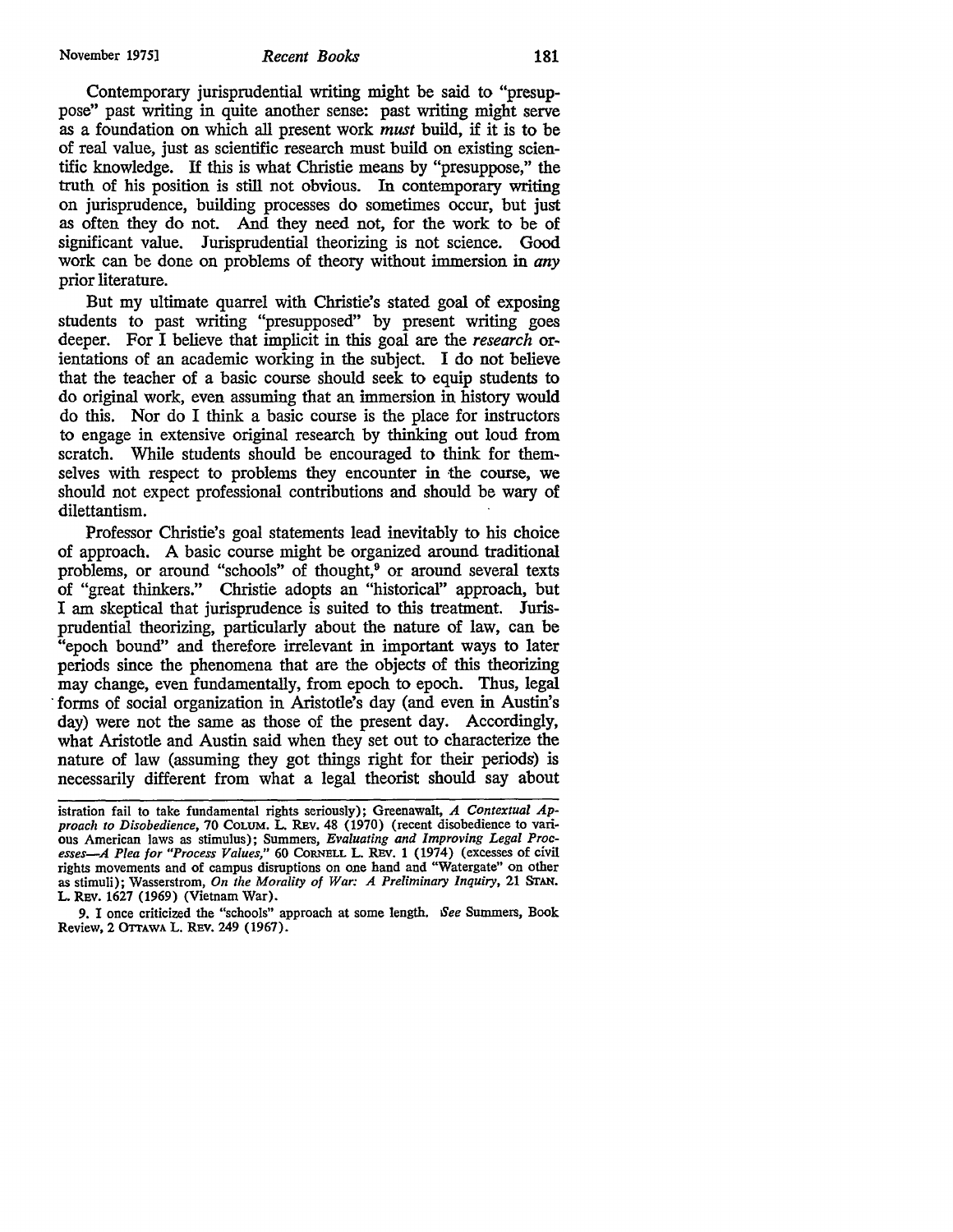Western legal systems today.<sup>10</sup> Although we may still profitably read Aristotle on the philosophical problem of perception, the same is far less true of Aristotle on the nature of law. Furthermore, even where the underlying jurisprudential phenomena are sufficiently similar from epoch to epoch for an historical approach to be possible, this alone cannot guarantee its fruitfulness. The various thinkers simply may not have had sufficiently common concerns through time. One may have dealt with problem A, another M, and a third Z. Or, although each addressed the same problem, their common efforts may not have been sufficiently detailed or may have been on quite different levels. Such discontinuities afflict most topics within jurisprudence at least until the time of Bentham and Austin at the end of the eighteenth century.

Analogously, jurisprudential issues worthy of consideration in a basic course may not have any significant past histories in the literature, let alone roots in antiquity. Indeed, some issues are only today being seen clearly. But the historically oriented compiler of basic course materials will be more or less inclined to omit or slight such problems. Professor Christie is no exception.<sup>11</sup>

Above all, the historical origins of jurisprudential theories are generally irrelevant to their validity or soundness.<sup>12</sup> It is generally of no importance who said what, when, and for what historical reason. While the student might understand the intent and purport of a jurisprudential theory more fully if he also grasps its historical roots, 13 genetic investigation of ideas is notoriously difficult and is often sheer guesswork. One finds few instances in Christie's book where historical antecedents significantly illuminate the theory under consideration. A week's immersion in the relations of medieval church and state, for example, would throw light on the interpretation of Aquinas, but there is little time for this in a law school jurisprudence course. A study of history can also enhance methodological sophistication, but as I said earlier, it cannot be a prime function of a jurisprudence course to equip ordinary law students to do origi-

12. For an extraordinarily suggestive general discussion of the possible relationships between a philosophical discipline and its "historical" literature, see Williams, *Philosophy,* in GENERAL EDUCATION 160 (M. Yudkin ed. 1969).

13. Possible "roots" include the ideas of earlier thinkers, the general intellectual climate of the day, contemporary social events, and a thinker's own education and background.

<sup>10.</sup> Consider, for example, the "technique" element in law, which I discussed in a preliminary way in Summers, *The Technique Element in Law, 59* CALIF. L. REV, 733 (1971). As late as Austin's time, two basic techniques of legal action, the administrative-regulatory technique and the distributive technique, were not yet significantly developed, let alone perceived as such.

<sup>11.</sup> Among the important problems that Christie neglects are modem theories of justice and utility as applied to the evaluation of laws and legal institutions, the inter• relations between law and social change, the limits of law's efficacy, "process values," and the "technique element in law."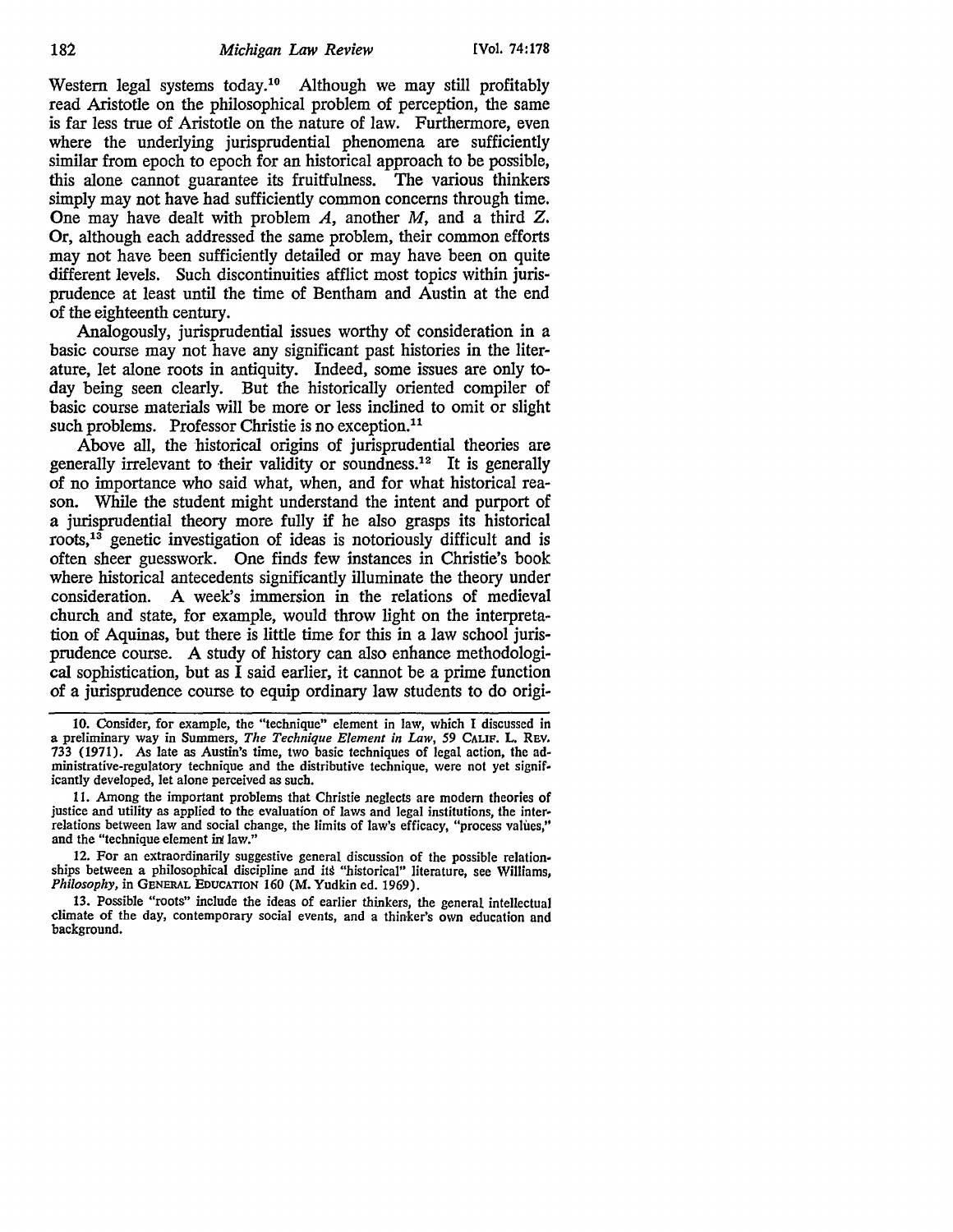nal work in the subject. And even if it were, the few capable of it could acquire the sophistication more readily in other ways.

Whatever approach is preferred, Christie's selections and format are subject to question. First, many would agree that jurisprudence really did not come of age in the English speaking world until Bentham and Austin. Not until Bentham did we get a systematic and purportedly comprehensive theory about how laws and legal systems should be qualitatively evaluated.14 And not until Austin did we get a detailed theory about what law is and how it differs from related social phenomena.15 Yet Christie devotes half his materials to periods prior to Bentham and Austin when the subject was in its infancy. Moreover, today a great many law students, prior to law school, have already studied most of these materials in courses on political theory and the like.

Second, to omit all works of Bentham in an historically oriented compilation, as Christie has, seems a sin. Bentham was the Aristotle of jurisprudence. He did more original<sup>16</sup> work in the subject than any thinker working in the English language before or since.<sup>17</sup> Christie's failure to include more twentieth-century work is also disappointing, especially when one reflects that half the book is devoted to materials written while jurisprudence was in its embryonic stage. He does, however, include a sprinkling of contemporary writingsnearly all on legal reasoning.18

Finally, like many before him, Christie implicitly invites students in the first several hundred pages to play the game of pigeonholing thinkers either into the "natural law school" or the "positivist" school. Students who take this seriously will, if they are perceptive, eventually see that these categories are not mutually exclusive and that they hide not one basic issue that supposedly divides all legal philosophers, but many different issues. The good students will see, too, that words such as "positivism" are used in many different senses, and they may well decide that a more particularized approach is preferable. But I fear that the average student may become preoccupied with pigeonholes rather than problems, with schools of

14. See J. BENTHAM, AN INTRODUCTION TO THE PRINCIPLES OF MORALS AND LEG-ISLATION (1870).

15. See J. AUSTIN, THE PROVINCE OF JURISPRUDENCE DETERMINED (1832).

16. I use "original" to include "blocking out" relatively new problems as well as providing new "solutions" and developing new methods.

17. Useful and readily accessible selections of Bentham's work may be gleaned from references in D. LYONS, IN THE INTEREST OF THE GOVERNED (1972), and from materials included in B. PAREKH, BENTHAM'S POLITICAL THOUGHT (1973).

18. And here, Christie would have done well to include selections from the important writings of Dworkin and Hughes, work that is almost certain to last beyond that of Roy L. Stone (from whose work there are extensive selections at pp. 102S-50). *See, e.g., Dworkin, The Model of Rules, 35 U. Cm. L. REv. 14 (1967), reprinted in* EssAYS IN LEGAL PHILOSOPHY 2S-60 (R. Summers ed. 1968); Hughes, *Rules, Policy and Decision Making, 11* YALE LJ. 411 (1968).